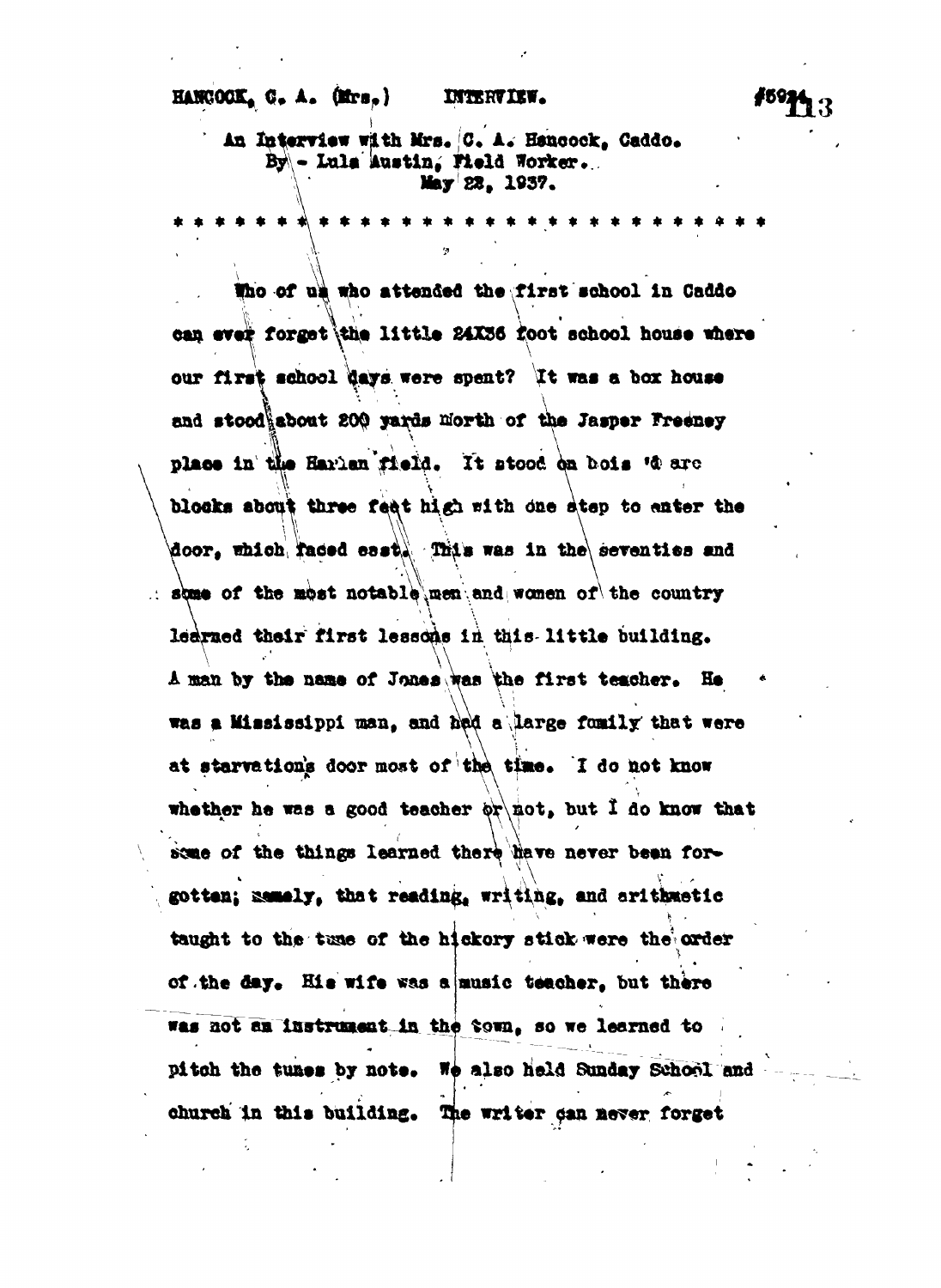2

**how proud the felt when she was called on to pltoh** the tunes. for she was the youngest child in school.

**Hie first lodge, called the Grangers, held their meetings there and the mysteries of the order nerer** failed to subdue us with awe and terror.

**The wild Indians sent the children to the loft •any a time, they would surround the building, peer in the windows, give an unearthly yell that rings** clearly down to the present day.

**1 do not know what became of this maa Jones, but a few years later his wife came through town in a** covered wagon bound for West Texas.

The next teacher was a Mr. Allen. He married Miss Beek, a sister of Mrs. W. G. Ward. He and his wife were afterward drowned in the Arkansas River.

F. C. Meadows, a Georgian, was the next teacher. He was afterward postmaster. He died here and is buried  $\frac{1}{2}$ in the Caddo Cemetery. Then we had our first woman teacher, a Miss Dona Shook, of Bonham, Texas. Romance and Miss Dona were mutual friends. She wore her hair in curls, would sit on the banks of a mill pond gazing into

**curls, would alt on the banks of a mill pond gasing into**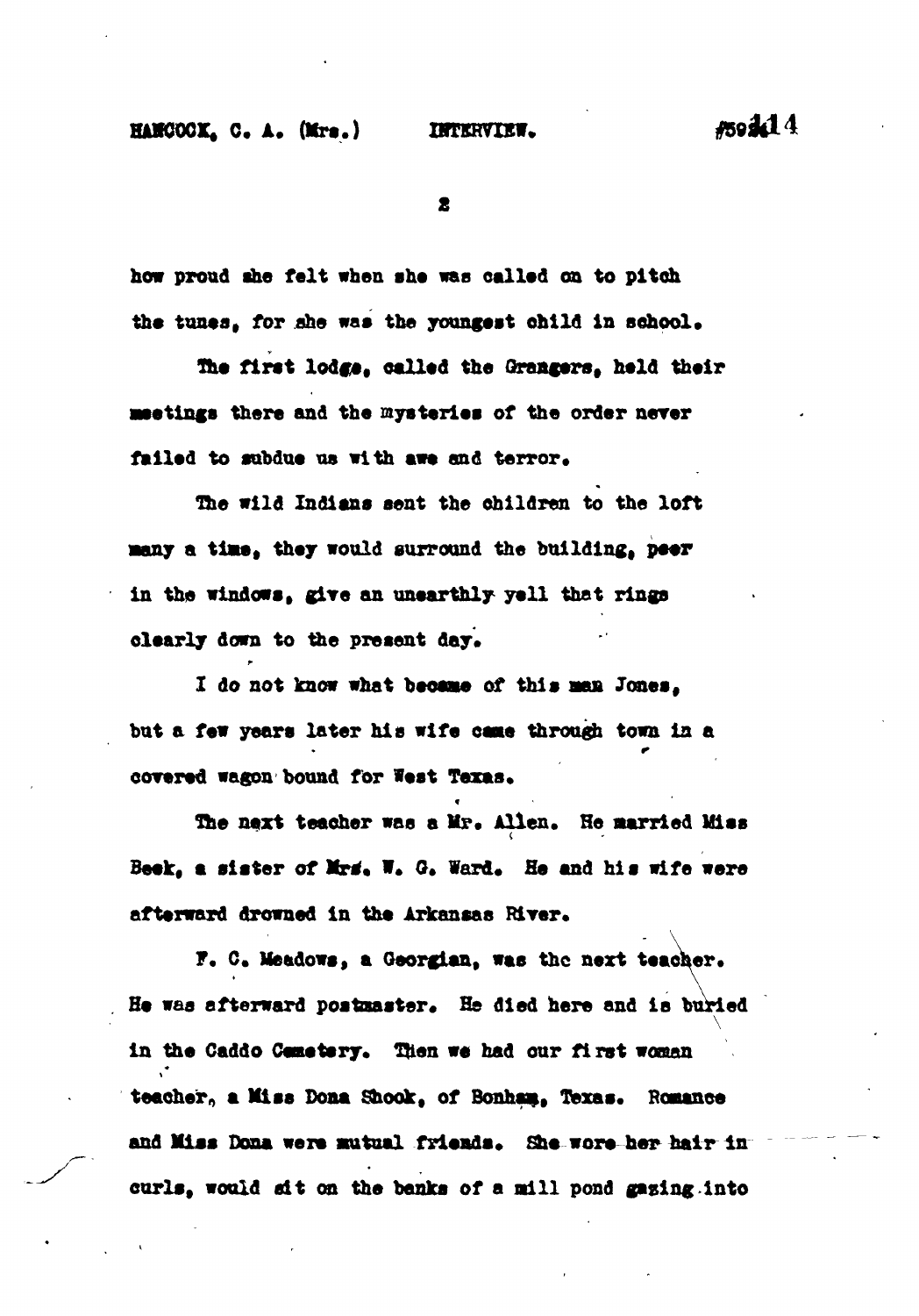HUCOCA, C. A. XHTRIXTER<sup> &</sup> C. C. C. A. XHTRIXXV**.** #59854

5

the water and quote poetry for hours. A single pea was too large for her little mouth for she always out it in two. She afterward became City Clerk of Bonham. Texas. She remained single until she was sixty-five **years old, then migrated to California where she married. I hare learned lately she was an old sweetheart of** Jack Moores.

**The next teacher waa named Stewart, a man from the** Horth who was an advanced teacher. He married soon after coming to Caddo and left the country. Some of the men and women who went to school in this little school house. **were Handy Folsom, afterward a noted desperado; Willie Jones, son of Governor Wilson Jones; Clem Hancock, one time leading merchant of Caddo; 5om Hunter, who later ran** for Governor; Mrs. E. Wadters, first president of the Century Clab; Mrs. C. A. Bilbo, prime mover of so many of **the good thin^a of Caddo, and many others. X do not waa to forget to mention that the first cemetery was in front** which  $\qquad \qquad$   $\qquad \qquad$   $\qquad$   $\qquad$   $\qquad$   $\qquad$   $\qquad$   $\qquad$   $\qquad$   $\qquad$   $\qquad$   $\qquad$   $\qquad$   $\qquad$   $\qquad$   $\qquad$   $\qquad$   $\qquad$   $\qquad$   $\qquad$   $\qquad$   $\qquad$   $\qquad$   $\qquad$   $\qquad$   $\qquad$   $\qquad$   $\qquad$   $\qquad$   $\qquad$   $\qquad$   $\qquad$   $\qquad$   $\qquad$   $\qquad$ **of this •cfcool ^ rras old QigU»h style , This school building stood in Mrs. Borland \*s field and the Tort Sill** road ran by it.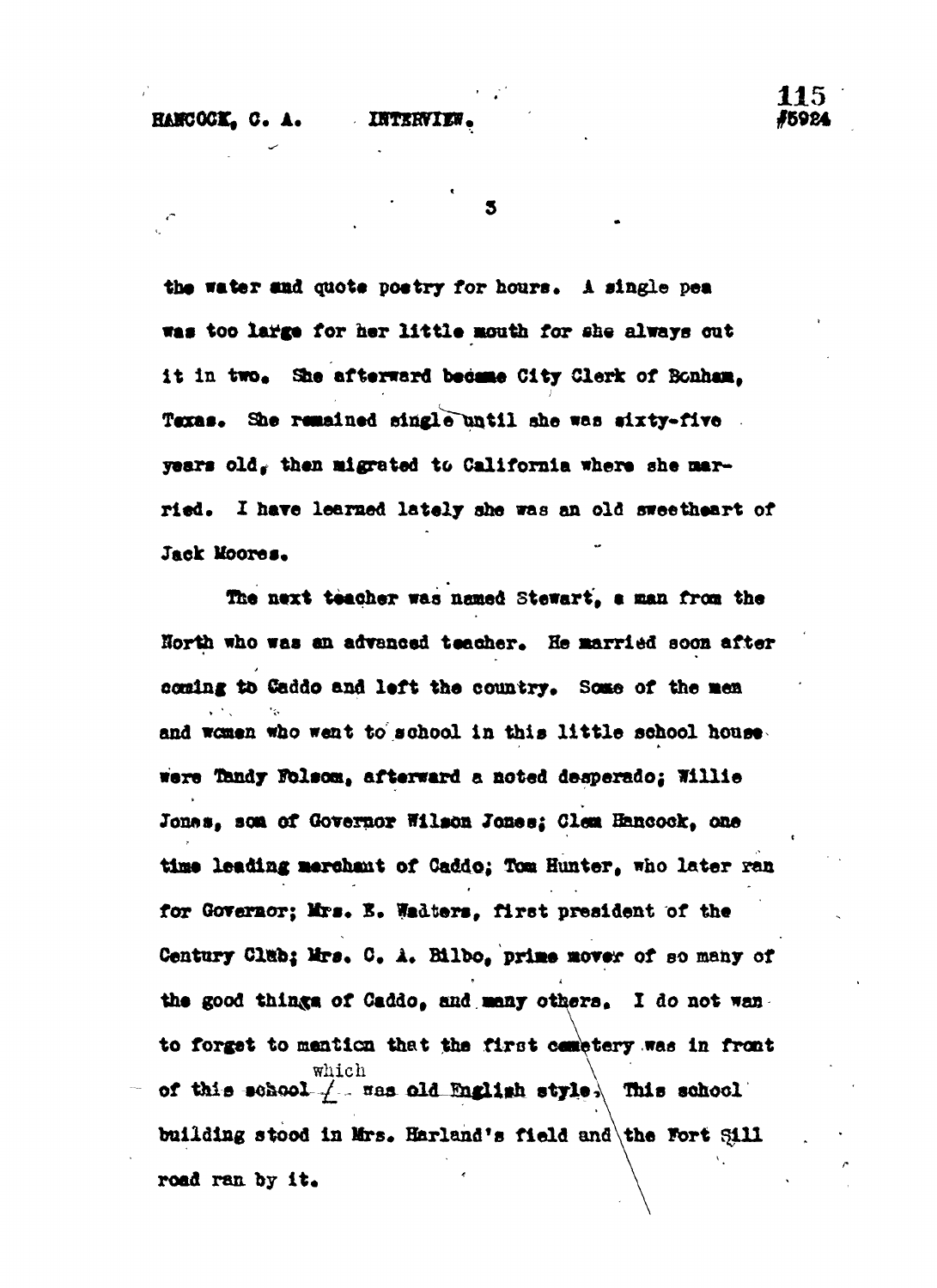## **Harcoci, and instrument and instrument and instrument and instrument and instrument and instrument and instrument**

**116**

े ४

*riboat* **this tlae Mrs. Harlan decided she would fence up so the put up a etake and rider fence and the people would tear It down. It ended in the parrots finding some There else for their children to go to school. They settled on the Methodist Church which** had been built in 1879. There a man by the name of Cook taught. He was the meanest teacher that ever taught in Caddo. In the meantime, a school had been **started in South Caddo by a missionary lady named** Hotehkins. She was one of the prettiest women in Caddo, and bore herself like a queen. She was **assisted by MiSB Ball** *Sins* **who was loved by all . Ella and Lena McCoy, Saaa and Deueie Sias, Saupo Adaas and Forbia Ifenning attended this school. The pupil© had fonaed the habit of fighting troubles oat on th» way to fchool and Visa Sims always ended it by saying she was going to tall their fathers.**

**r lirt. Hotemkin\* had a son by the name of Xbb, who** was afterward the President of the Presbyterian College in Durant, and Mrs. Bilbo caused him to get the hardest **in Durant, and lira. Bilbo caused him to get the hardest**

which is a second control of  $\mathcal{L}$  . The second control of  $\mathcal{L}$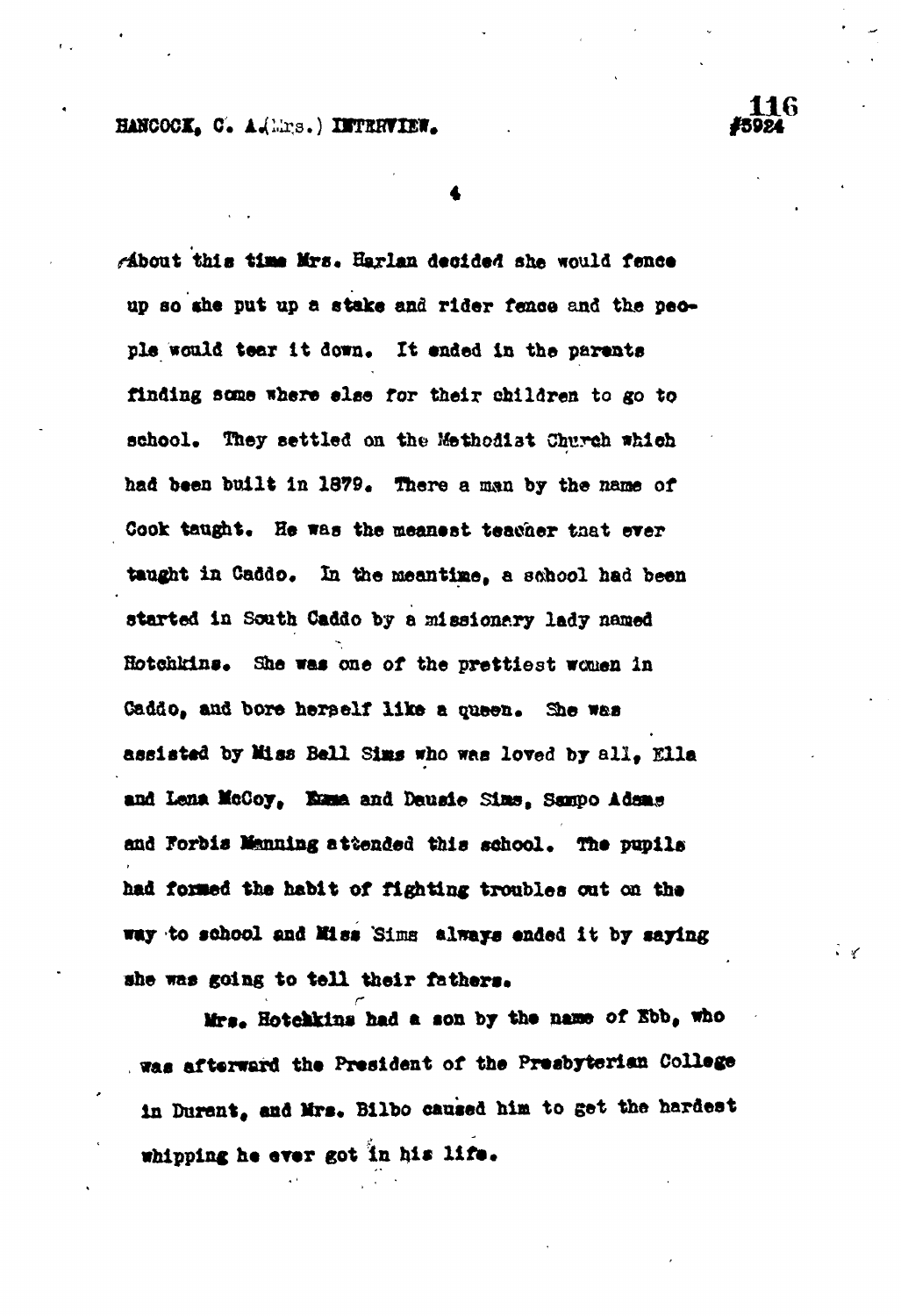**HANCOCK, C. A.-(Lrs.) DMERVIEW. 45924 117** 

S.

**There was also a girl who went to this school who** married the man for whom the town of Duncan, Oklahoma, was: named.

**. Lena McCoy .(now Mrs. G, A. Bilbo ) was the only girl the boys would allow to play ball with them, and that was beeuuse she could make a home-run.**

**This school was looated where Charley Sample liree now. Mr. Sesiple is a brother of** *UTB»* **Hotchkins.**

A rivalry sprang up between the two. schools, and the war waged warm and bitter. It was carried to the extent **that father Grayson would go around with a hack and gather** up the children for the South Caddo school. He would rap **the horses across the baok and say: "Pay down for what you get", and this has been his atotto through life , "Pay down for what you get".**

**About this tia® a man by the name of Patch took the** town school. He was a strict disciplinarian. You closed **your book, folded yo&r hands, and recited at the tolling** of the bell. He tolled the bell so much that the citizens **threatened to run his out of to»n if the tolling wasn't etopped.**